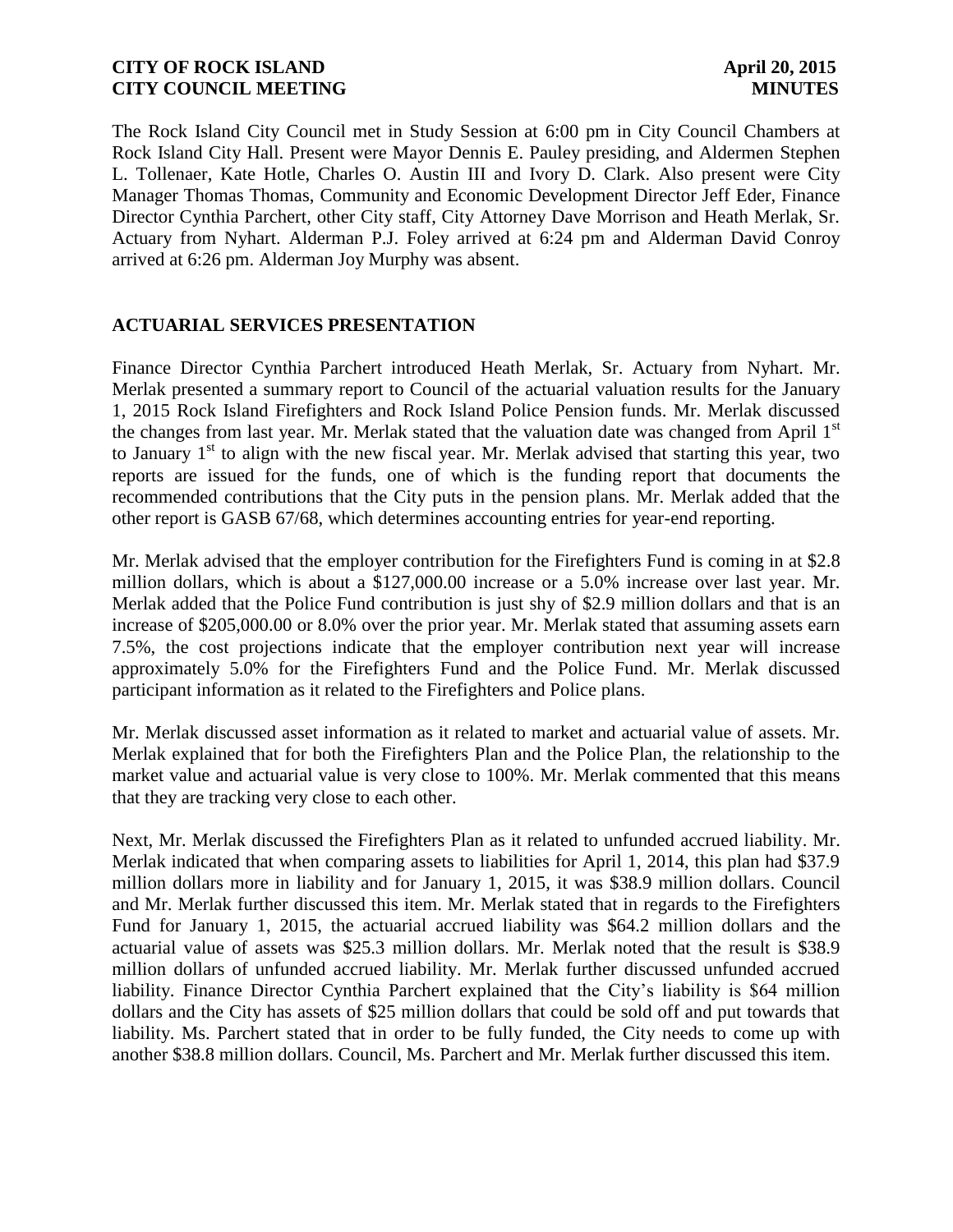Mr. Merlak also discussed employer contribution requirements based off of the January 1, 2015 valuation. Mr. Merlak stated that the total contribution for the Firefighters Plan is \$2.8 million dollars and roughly 67% of payroll for the Firefighters Fund.

Next, Mr. Merlak discussed unfunded accrued liability for the Police Plan. Mr. Merlak stated that the plan is similar to the Firefighters Plan; it starts at \$38.3 million dollars for April 1, 2014 and as of January 1, 2015, the unfunded accrued liability is \$40.1 million dollars. Mr. Merlak indicated that this plan is a little larger with \$75 million dollars of actuarial accrued liability and the actuarial value of assets is just shy of \$35 million dollars. Mr. Merlak reiterated that the unfunded accrued liability is \$40.1 million dollars. Mr. Merlak also discussed employer contribution requirements based off of the January 1, 2015 valuation. Mr. Merlak stated that the total contribution for the Police Plan is \$2.9 million dollars. Mr. Merlak indicated that the normal cost is \$637,000.00 and the amortization payment to help pay down the \$40.1 million dollars of unfunded accrued liability is about \$2.2 million dollars.

Mr. Merlak commented that actuarial assumptions should be reviewed every three to five years. Mr. Merlak added that assumption reviews ensure that the best estimates are used for what the future holds to better align costs across generations. Mr. Merlak noted that GASB 67/68 requires that the timing of assumption reviews be disclosed. Mr. Merlak discussed the four assumptions that will be reviewed prior to next year's valuation. Those assumptions included; interest rate, salary increases, payroll growth and mortality. Mr. Merlak also discussed expected cost projections for the Firefighters Fund and Police Fund.

Council discussed Mr. Merlak's presentation.

## **EXECUTIVE SESSION I**

A motion was made by Alderman Austin and seconded by Alderman Clark to recess to Executive Session on matters of Personnel, Property Acquisition and Litigation. The motion carried on a roll call vote. Those voting Aye being; Alderman Tollenaer, Alderman Hotle, Alderman Austin and Alderman Clark; those voting No, none. The meeting was recessed at 6:22 pm. Alderman Foley arrived at 6:24 pm and Alderman Conroy arrived at 6:26 pm. Alderman Murphy was absent.

Mayor Pauley reconvened the regular meeting at 6:32 pm.

## **ADJOURNMENT**

A motion made by Alderman Foley and seconded by Alderman Clark to adjourn the meeting carried by the following Aye and No vote. Those voting Aye being; Alderman Foley, Alderman Tollenaer, Alderman Hotle, Alderman Austin, Alderman Clark and Alderman Conroy; those voting No, none. The meeting was adjourned at 6:33 pm.

 $\frac{1}{2}$  ,  $\frac{1}{2}$  ,  $\frac{1}{2}$  ,  $\frac{1}{2}$  ,  $\frac{1}{2}$  ,  $\frac{1}{2}$  ,  $\frac{1}{2}$  ,  $\frac{1}{2}$  ,  $\frac{1}{2}$  ,  $\frac{1}{2}$  ,  $\frac{1}{2}$  ,  $\frac{1}{2}$  ,  $\frac{1}{2}$  ,  $\frac{1}{2}$  ,  $\frac{1}{2}$  ,  $\frac{1}{2}$  ,  $\frac{1}{2}$  ,  $\frac{1}{2}$  ,  $\frac{1$ 

Aleisha L. Patchin, City Clerk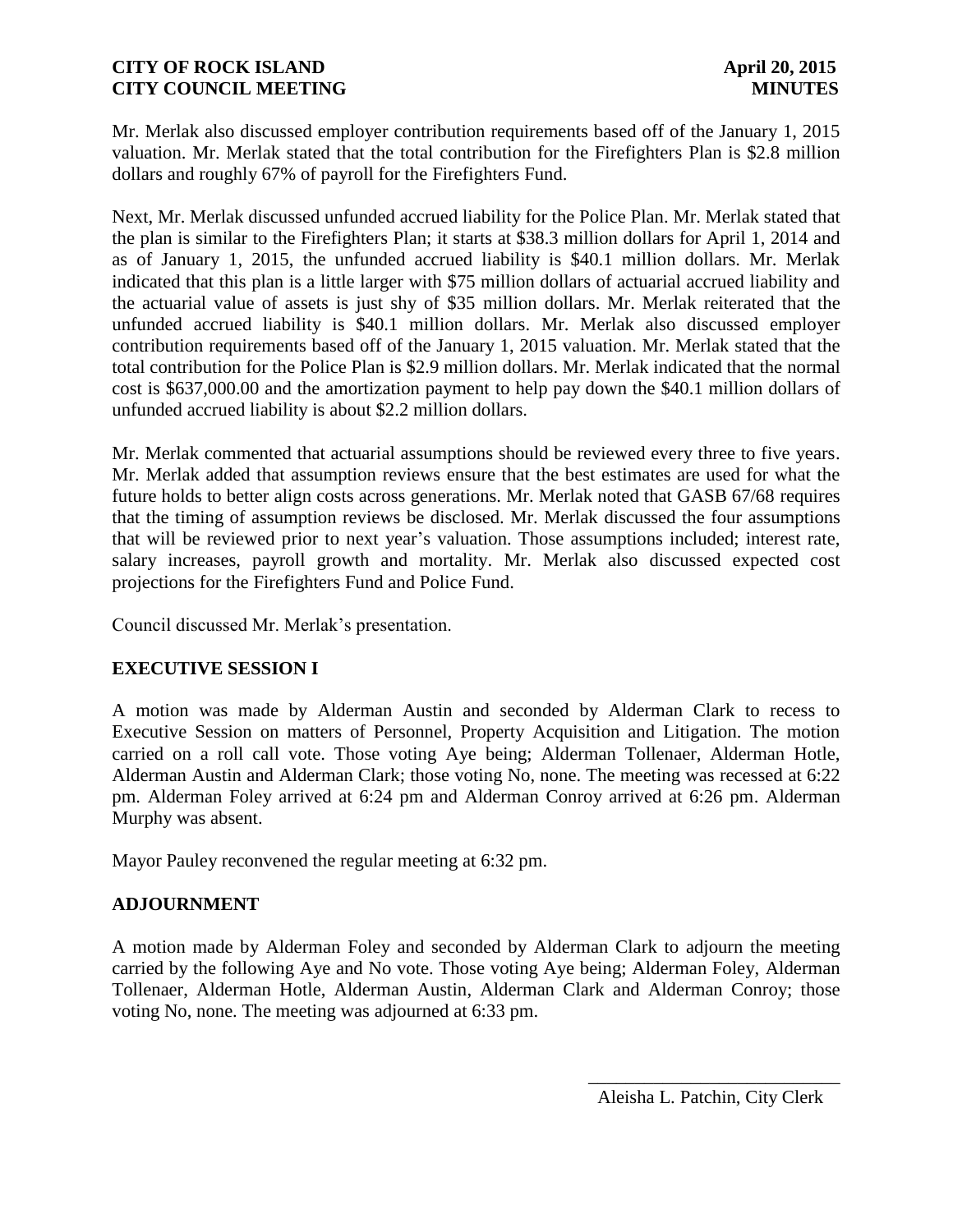Rock Island City Council met in regular session at 6:45 pm in Council Chambers of Rock Island City Hall. Present were Mayor Dennis E. Pauley presiding, and Aldermen P.J. Foley, Stephen L. Tollenaer, Kate Hotle, Charles O. Austin III, Ivory D. Clark and David Conroy. Also present were City Manager Thomas Thomas and City Attorney Dave Morrison. Alderman Joy Murphy was absent.

#### Introductory Proceedings

Mayor Pauley called the meeting to order and led in the Pledge of Allegiance. Alderman Clark gave the Invocation.

### Agenda Item #5 **Minutes of the meeting of April 13, 2015.**

A motion was made by Alderman Foley and seconded by Alderman Hotle to approve the Minutes of the meeting of April 13, 2015 as printed. The motion carried by the following Aye and No vote; those voting Aye being; Alderman Foley, Alderman Tollenaer, Alderman Hotle, Alderman Austin, Alderman Clark and Alderman Conroy; those voting No, none.

### Agenda Item #6 **Update Rock Island by Mayor Pauley.**

Browse over 6,500 square feet of clothes, toys, dishes, furniture, trinkets and more at the Rock Island Parks & Recreation Spring Community Garage Sale on Saturday, April 25, 2015 at Upper Longview Park. Shop the sale from 8:00 am to 2:00 pm, stopping for a bite from the Hy-Vee grill. Mayor Pauley stated that for more information call (309) 732-7275. Rain date for the sale is Sunday, April  $26<sup>th</sup>$ . For inclement weather, call the rain line at 732-RAIN (7246) to check event status.

Mayor Pauley advised that the annual Stroll Through Springtime will take place at Black Hawk State Historic Site in Rock Island on Saturday, April  $25<sup>th</sup>$  from 7:00 am until 11:00 am. All events are free, and participants can come for any or all of the events. Mayor Pauley commented that birds will be the focus of groups going in the field at 7:00 am. At 9:00 am, people will move into the Lodge for refreshments and a short program about invasive plants. At 10:00 am in small groups, participants will observe and identify wildflowers. No advance registration needed. For more information, call (309) 788-9536.

Mayor Pauley stated that Augustana College's John Deere Planetarium, 820 38<sup>th</sup> Street, will be open for an evening of stargazing and planet viewing on Saturday, April 25<sup>th</sup>, 8:30 pm to 10:00 pm. The Mayor added that the open house will feature programs in the planetarium and Carl Gamble Observatory, and outside the building. In the event of a cloudy sky, the indoor planetarium programs still will be offered. The event is free and open to the public. Please dress appropriately for the weather, as the observation areas are unheated. For more information, visit the planetarium website at helios.augustana.edu/astronomy.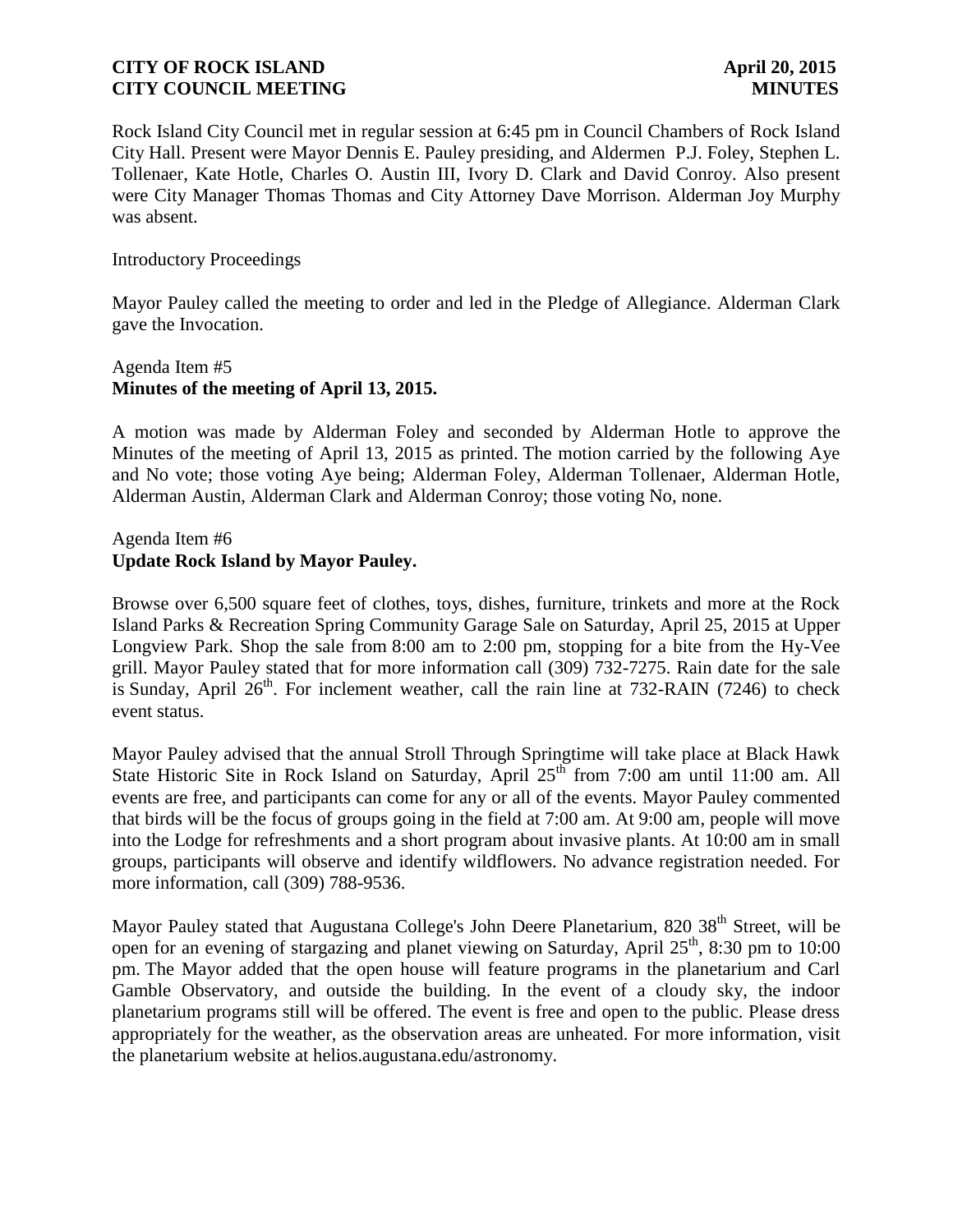Mayor Pauley advised that the Martin Luther King Jr. Community Center is offering registration to their Summer Day Camp Program from May 1 to June 1, 2015. This educational, cultural and recreational camp is free of charge to Rock Island youth from 6 to 14 years old. Mayor Pauley commented that enrollment is limited. The camp is Monday thru Friday, June  $8 -$  July 17, 2015 from 9:00 am to 3:00 pm and offers a summer food service program. For additional information, please call (309) 732-2999.

Mayor Pauley stated that work has begun on a long-awaited stone restoration project at the historic Rock Island Main Library. Crews from Northwest Restoration began the grinding phase of the project as part of a five-month project to restore weather-damaged stone on the exterior of the 112-year-old building. Mayor Pauley advised that the project will restore the integrity of the Berea Sandstone walls and limestone "Carthage Marble" base and steps. Parking places will be blocked off as necessary, and the front steps will be unavailable at times. Work is expected to last until August  $30<sup>th</sup>$ .

### Agenda Item #7 **Proclamation declaring April 24, 2015 as Arbor Day.**

Mayor Pauley read the proclamation. Public Works Director Randy Tweet thanked the Mayor and Council for the proclamation. Mr. Tweet advised that Rock Island has been a tree city for over 25 years. Mayor Pauley stated that the City will be planting a tree at RIFAC on April 24<sup>th</sup> at 9:30 am. Mayor Pauley invited everyone to the tree planting.

## Agenda Item #8 **Proclamation recognizing the Augustana College Men's Basketball Team.**

Mayor Pauley read the proclamation. Augustana College Men's Basketball Coach Grey Giovanine along with the Augustana College Men's Basketball Team accepted the proclamation. A brief video was shown and Coach Giovanine described highlights of various games the team played that led to their 14<sup>th</sup> CCIW championship and finishing the season as runner-up in the Division III National Tournament.

# Agenda Item #9 **Proclamation declaring Saturday, May 2, 2015 as Keep Rock Island Beautiful Day.**

Mayor Pauley read the proclamation. Paul Hansen, Executive Director of Keep Rock Island Beautiful thanked the Mayor and Council for the proclamation. Mr. Hansen invited everyone to the annual Downtown Cleanup on Saturday, May 2<sup>nd</sup>. Mr. Hansen thanked the Mayor, City Council and community for all of their support and encouraged citizens to join in the cleanup. Mr. Hansen stated that they are actively searching for heavy duty sites for the Xstream Cleanup in the fall.

## Agenda Item #10 **Proclamation declaring the month of May as Motorcycle Awareness Month.**

Mayor Pauley read the proclamation. No one was at the meeting to accept the proclamation.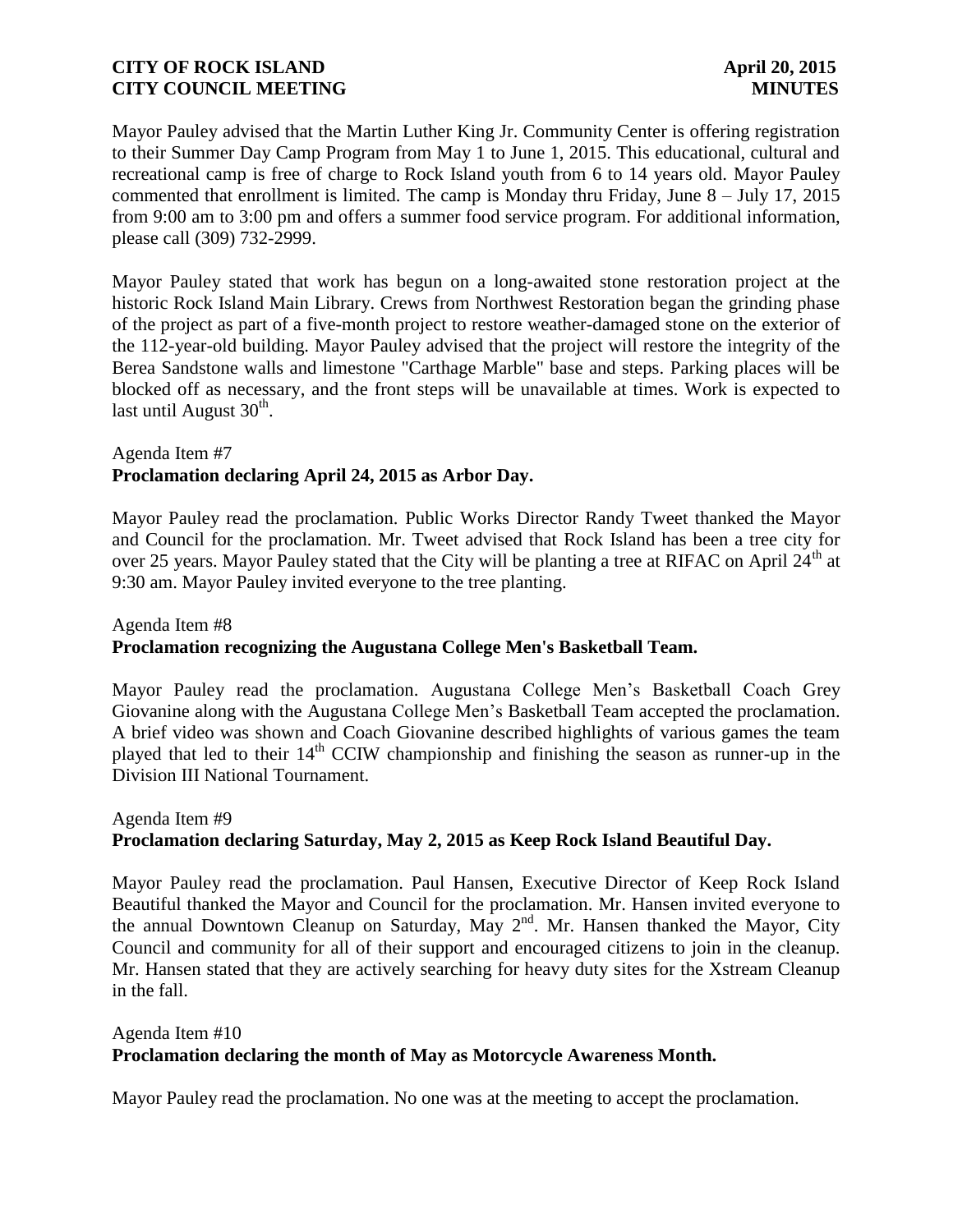Agenda Item #11 **CLAIMS**

It was moved by Alderman Austin and seconded by Alderman Hotle to accept the following reports and authorize payments as recommended. The motion carried by the following Aye and No vote; those voting Aye being; Alderman Foley, Alderman Tollenaer, Alderman Hotle, Alderman Austin, Alderman Clark and Alderman Conroy; those voting No, none.

a. Report from the Public Works Department regarding payment #3 in the amount of \$324,645.69 to Brandt Construction for services provided for the  $6<sup>th</sup>$  Avenue Relief Sewer project.

b. Report from the Public Works Department regarding payment #16 in the amount of \$1,310,953.26 to Gilbane Building Company for construction services provided for the Rock Island Police Station project.

#### Agenda Item #12

#### **Claims for the week of April 10 through April 16 in the amount of \$513,907.40 and payroll for the weeks of March 30 through April 12 in the amount of \$1,326,880.36.**

Alderman Clark moved and Alderman Tollenaer seconded to allow the claims and payroll. The motion carried by the following Aye and No vote; those voting Aye being; Alderman Foley, Alderman Tollenaer, Alderman Hotle, Alderman Austin, Alderman Clark and Alderman Conroy; those voting No, none.

#### Agenda Item #13 **Purchase Card Claims for the month of March in the amount of \$49,674.17.**

It was moved by Alderman Tollenaer and seconded by Alderman Hotle to approve the purchase card claims. The motion carried by the following Aye and No vote; those voting Aye being; Alderman Foley, Alderman Tollenaer, Alderman Hotle, Alderman Austin, Alderman Clark and Alderman Conroy; those voting No, none.

Agenda Item #14

### **Report from the Public Works Department regarding the purchase of 300 refuse carts from Toter, Inc. in the amount of \$16,737.29.**

Alderman Tollenaer moved and Alderman Hotle seconded to approve the purchase as recommended. The motion carried by the following Aye and No vote; those voting Aye being; Alderman Foley, Alderman Tollenaer, Alderman Hotle, Alderman Austin, Alderman Clark and Alderman Conroy; those voting No, none.

#### Agenda Item #15

**Report from the Public Works Department regarding bids for the joint purchase of sign posts and sign materials, recommending the bids be awarded to Custom Products Corp. in the amount of \$16,022.96 and Decker Supply Co., Inc. in the amount of \$12,466.50.**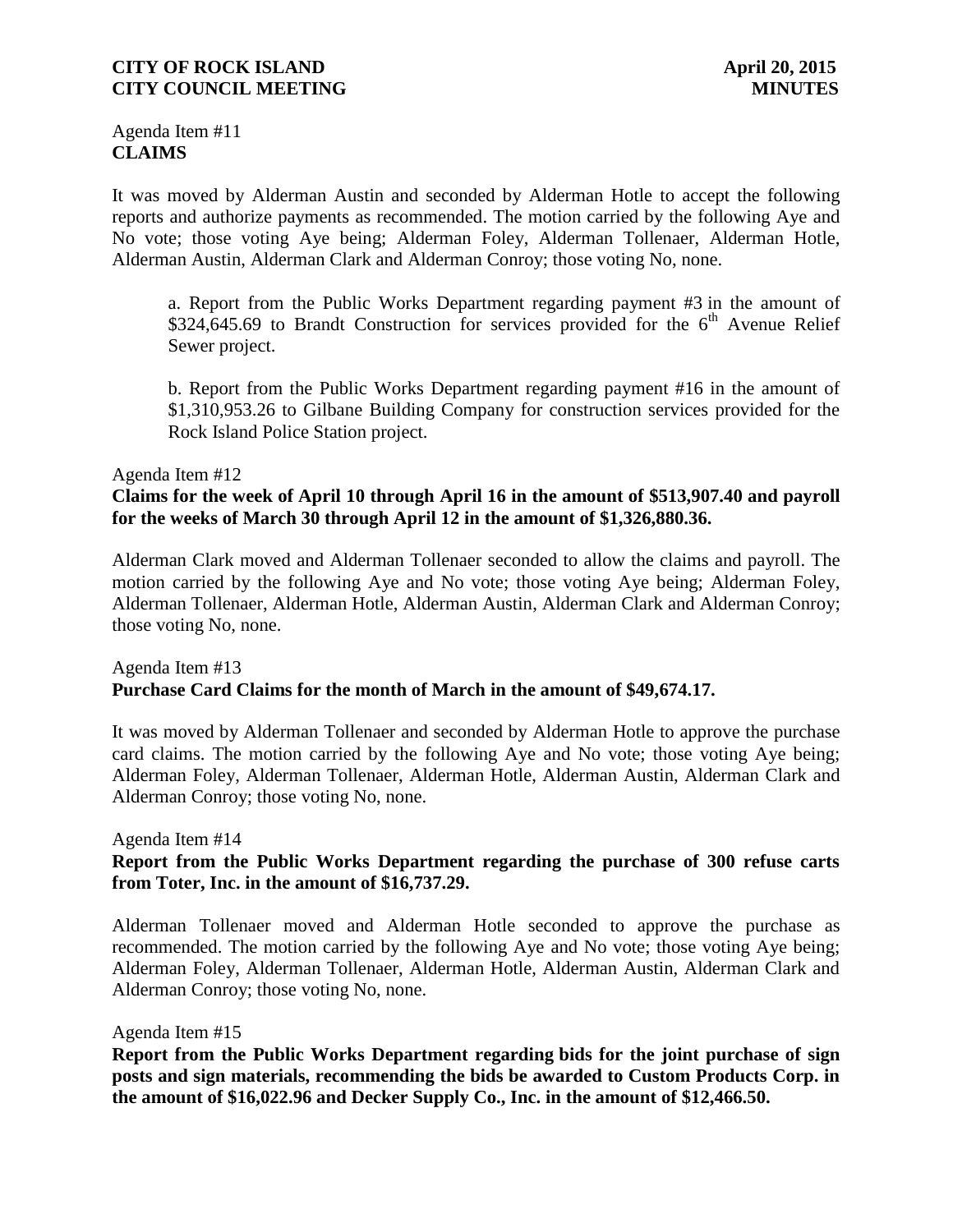It was moved by Alderman Tollenaer and seconded by Alderman Hotle to award the bids as recommended and authorize purchases. The motion carried by the following Aye and No vote; those voting Aye being; Alderman Foley, Alderman Tollenaer, Alderman Hotle, Alderman Austin, Alderman Clark and Alderman Conroy; those voting No, none.

#### Agenda Item #16

#### **Report from the Public Works Department regarding bids for the 2015 Weed Control Spraying Program, recommending the bid be awarded to TruGreen Lawn Care in the amount of \$13,000.00.**

Alderman Tollenaer moved and Alderman Clark seconded to award the bid as recommended and authorize the City Manager to execute the contract documents. The motion carried by the following Aye and No vote; those voting Aye being; Alderman Foley, Alderman Tollenaer, Alderman Hotle, Alderman Austin, Alderman Clark and Alderman Conroy; those voting No, none.

#### Agenda Item #17

## **Report from the Public Works Department regarding bids for the 11th Street and Blackhawk Road Intersection Improvements project, recommending the bid be awarded to Valley Construction Company in the amount of \$879,443.97.**

It was moved by Alderman Conroy and seconded by Alderman Hotle to award the bid as recommended and authorize the City Manager to execute the contract documents. The motion carried by the following Aye and No vote; those voting Aye being; Alderman Foley, Alderman Tollenaer, Alderman Hotle, Alderman Austin, Alderman Clark and Alderman Conroy; those voting No, none.

#### Agenda Item #18

### **Report from the Public Works Department regarding the 2015 Hot In-place Recycling Program maintenance contract, recommending to extend the 2014 Hot In-place Recycling Program maintenance contract with American Asphalt Surface Recycling in order to perform the required maintenance through 2015.**

Alderman Foley moved and Alderman Clark seconded to approve the extension as recommended. The motion carried by the following Aye and No vote; those voting Aye being; Alderman Foley, Alderman Tollenaer, Alderman Hotle, Alderman Austin, Alderman Clark and Alderman Conroy; those voting No, none.

#### Agenda Item #19

**Report from General Administration regarding a contract for professional consulting services with Ballard King & Associates LLC for a comprehensive operational audit, market feasibility analysis and business process assessment of the Parks and Recreation Department in an amount not to exceed \$46,350.00.**

It was moved by Alderman Tollenaer and seconded by Alderman Foley to approve the contract as recommended and authorize the City Manager to execute the contract documents.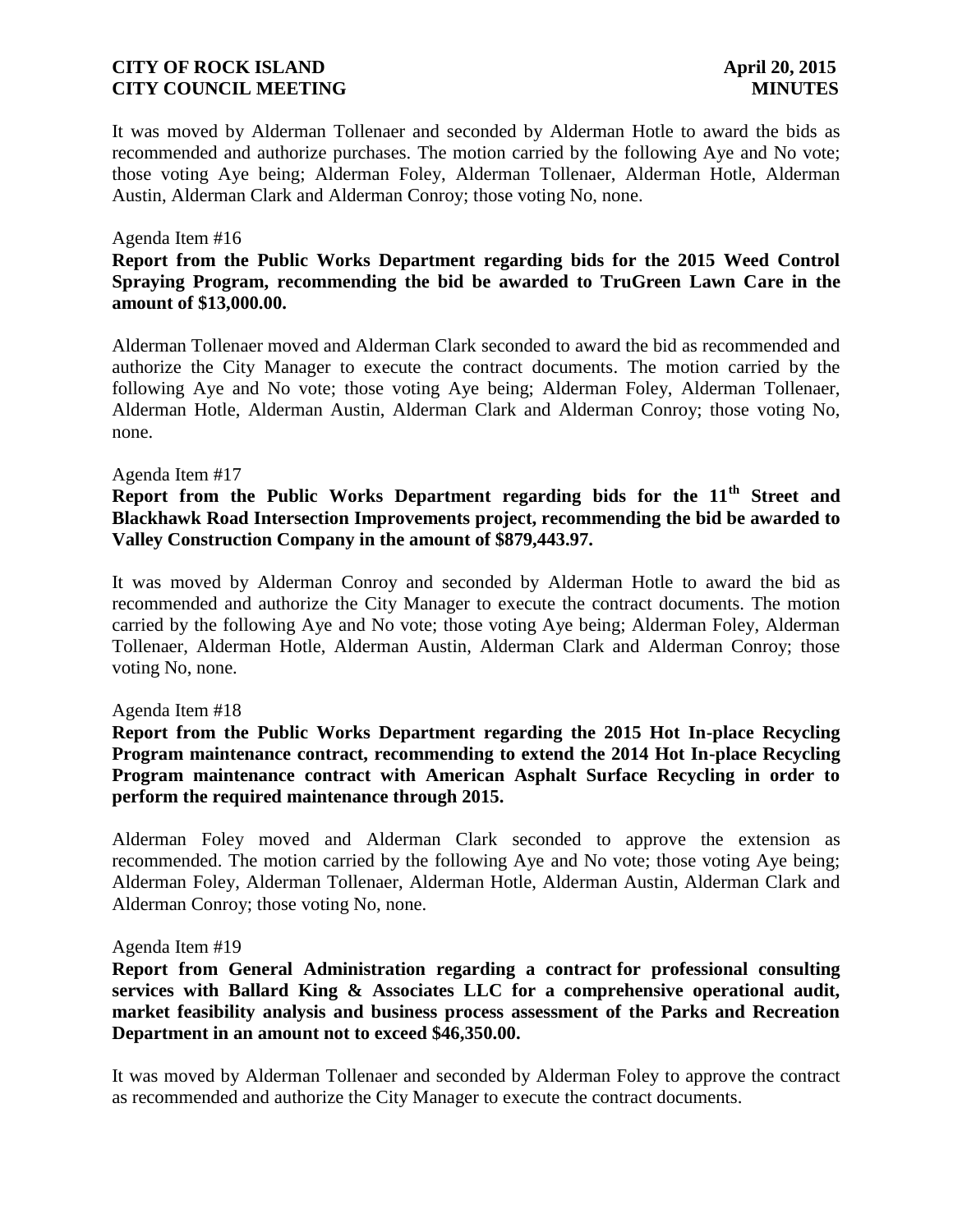The motion carried by the following Aye and No vote; those voting Aye being; Alderman Foley, Alderman Tollenaer, Alderman Hotle, Alderman Austin, Alderman Clark and Alderman Conroy; those voting No, none.

#### Agenda Item #20

### **Report from the Police Department regarding an Ordinance amending Chapter 10, Article I, Section 10-9 of the Code of Ordinances regarding the Deer Hunting Program.**

Alderman Austin moved and Alderman Foley seconded to consider, suspend the rules and pass the ordinance. The motion carried by the following Aye and No vote; those voting Aye being; Alderman Foley, Alderman Tollenaer, Alderman Hotle, Alderman Austin, Alderman Clark and Alderman Conroy; those voting No, none.

#### Agenda Item #21

### **Report from the Community and Economic Development Department regarding a Resolution accepting funding from the Illinois Housing Development Authority for the Blight Reduction Program.**

It was moved by Alderman Clark and seconded by Alderman Austin to adopt the resolution as recommended and authorize the City Manager to execute the contract documents. The motion carried by the following Aye and No vote; those voting Aye being; Alderman Foley, Alderman Tollenaer, Alderman Hotle, Alderman Austin, Alderman Clark and Alderman Conroy; those voting No, none.

#### Agenda Item #22

## **Report from the Public Works Department regarding an amended Resolution appropriating \$986,452.54 of Motor Fuel Tax funds for street maintenance for 2014.**

Alderman Foley moved and Alderman Hotle seconded to adopt the resolution as recommended. The motion carried by the following Aye and No vote; those voting Aye being; Alderman Foley, Alderman Tollenaer, Alderman Hotle, Alderman Austin, Alderman Clark and Alderman Conroy; those voting No, none.

Agenda Item #23

## **Report from the Public Works Department regarding a Resolution appropriating \$1,391,302.00 of Motor Fuel Tax funds for street maintenance.**

It was moved by Alderman Hotle and seconded by Alderman Clark to adopt the resolution as recommended. The motion carried by the following Aye and No vote; those voting Aye being; Alderman Foley, Alderman Tollenaer, Alderman Hotle, Alderman Austin, Alderman Clark and Alderman Conroy; those voting No, none.

Agenda Item #24 **Report from the Community and Economic Development Department regarding the sale of City owned property at 309 and 311 20th Street to Dan Bonowski in the amount of \$1.00.**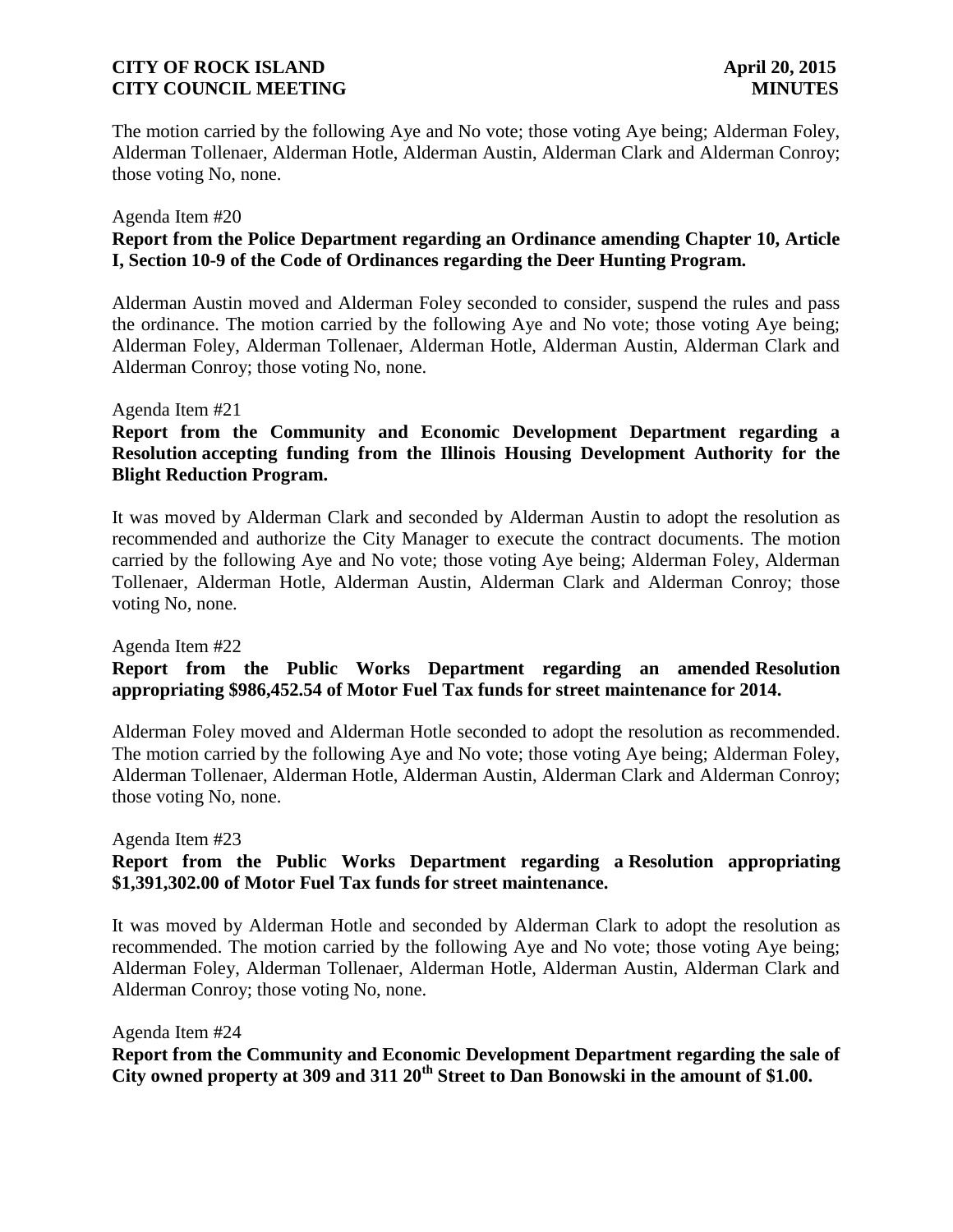Alderman Hotle moved and Alderman Foley seconded to approve the sale of property as recommended, subject to the terms as stated in the report, authorize the City Manager to execute the contract documents and refer to the City Attorney for an ordinance. The motion carried by the following Aye and No vote; those voting Aye being; Alderman Foley, Alderman Tollenaer, Alderman Hotle, Alderman Austin, Alderman Clark and Alderman Conroy; those voting No, none.

Comments followed. Mayor Pauley stated that Dan is planning on adding a lot of dollars into this project; really renovating that whole area to replace what happened with that unfortunate fire last fall. Mayor Pauley stated that when Dan is done, it will be a beautiful building.

Alderman Hotle stated that she is excited for Dan, especially since last year was a traumatizing event. Alderman Hotle added that the community has banded around Dan and she is excited for what he will be doing for the downtown.

Alderman Foley thanked Dan Bonowski for his support and faith in the downtown.

#### Agenda Item #25

## **Report from the Finance Department regarding an adjustment to the Calendar Year 2015 Budget, recommending increasing the Motor Fuel Tax Fund in the amount of \$477,802.00.**

It was moved by Alderman Hotle and seconded by Alderman Austin to approve the budget adjustment as recommended. The motion carried by the following Aye and No vote; those voting Aye being; Alderman Foley, Alderman Tollenaer, Alderman Hotle, Alderman Austin, Alderman Clark and Alderman Conroy; those voting No, none.

#### Agenda Item #26

### **Report from the Mayor regarding an appointment and reappointments to the Electrical Board Code of Appeals.**

Alderman Hotle moved and Alderman Austin seconded to approve the appointment and reappointments as recommended. The motion carried by the following Aye and No vote; those voting Aye being; Alderman Foley, Alderman Tollenaer, Alderman Hotle, Alderman Austin, Alderman Clark and Alderman Conroy; those voting No, none.

Tim Kavanaugh was appointed to the Electrical Board Code of Appeals with a term to expire in April 2018.

Harlan King, Dave Hanshaw and Jeff Thomas were reappointed to the Electrical Board Code of Appeals with terms to expire in April 2018. Fire Marshal Greg Marty and Electrical Inspector Thomas Steger were reappointed as ex-officio members.

#### Agenda Item #27

**Report from the City Clerk regarding a request from Augustana College (Center for Student Life) for a Sound Amplification Permit for Saturday, May 2, 2015 from 4:00 pm to midnight for a concert at the Charles D. Lindberg Stadium at 520 38th Street.**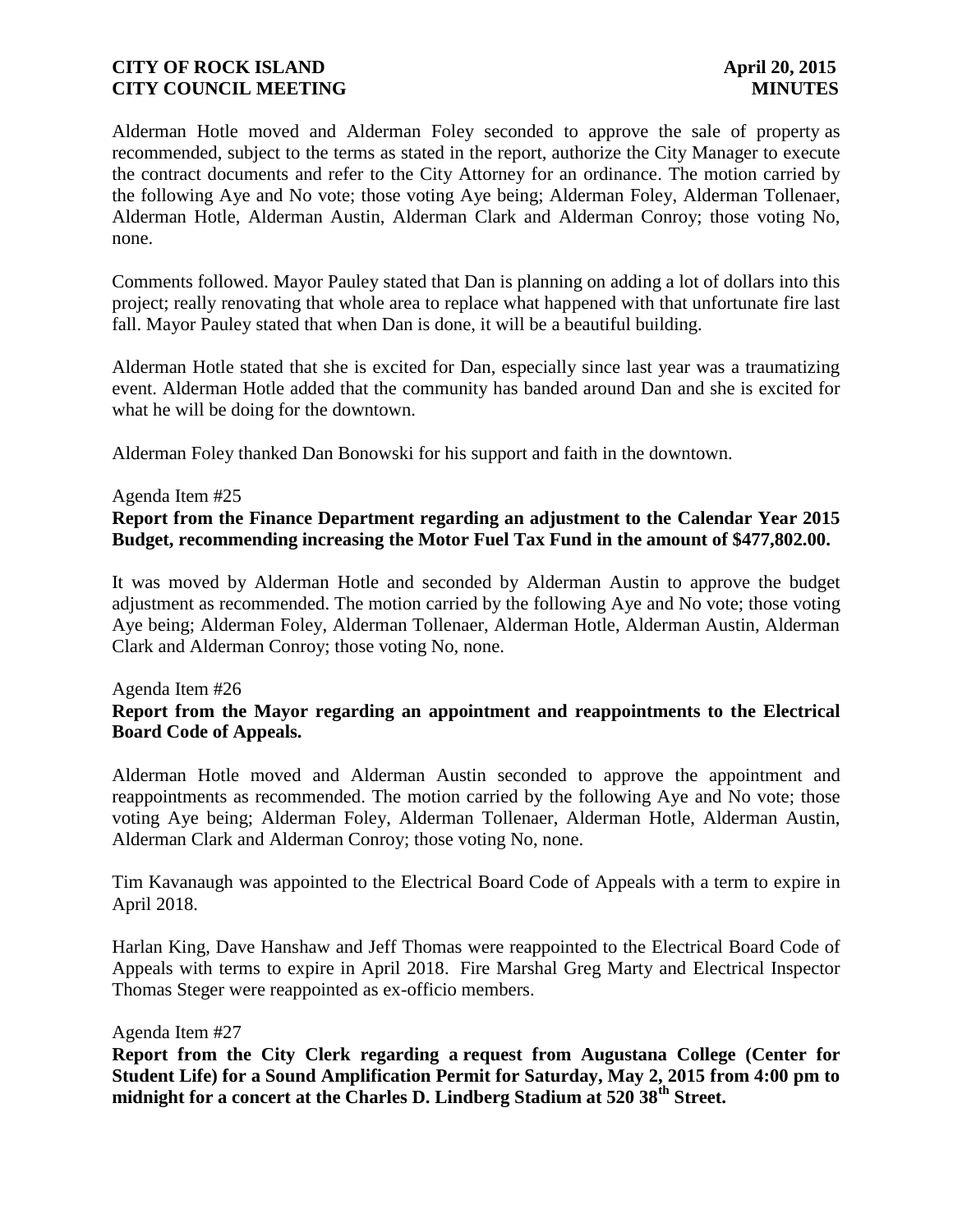It was moved by Alderman Hotle and seconded by Alderman Tollenaer to approve the sound amplification permit as recommended. The motion carried by the following Aye and No vote; those voting Aye being; Alderman Foley, Alderman Tollenaer, Alderman Hotle, Alderman Austin, Alderman Clark and Alderman Conroy; those voting No, none.

#### Agenda Item #28

**Report from the City Clerk regarding requests from the College Hill District Organization to hold their 3rd annual Retro Rally event on Saturday, May 30, 2015 (rain date of May 31st), requesting a street closure at 30th Street between 12th Avenue and 14th Avenue from 11:00 am to 7:00 pm, hang decorations and banners from signs and street posts, requesting staff to place a few trash receptacles at the locations as stated on the map and utilization of College Hill District funds in an amount not to exceed \$1,500.00**.

Alderman Hotle moved and Alderman Austin seconded to approve the event, rain date and requests as recommended, subject to the College Hill District contacting the Police Department for traffic control if necessary, contacting the Fire Marshal for life safety inspection of the tent and removing the decorations, banners and signage by June 2, 2015.

Comments followed. Alderman Hotle stated that last year this event was fantastic and the weather was perfect. Alderman Hotle added that she hopes this year's event is even better.

After comments, the motion carried by the following Aye and No vote; those voting Aye being; Alderman Foley, Alderman Tollenaer, Alderman Hotle, Alderman Austin, Alderman Clark and Alderman Conroy; those voting No, none.

#### Agenda Item #29

**Report from the City Clerk regarding a request from Cool Beanz Coffeehouse and Radicle Effect Brewerks for an outdoor event on Saturday, May 30, 2015 from noon to 7:00 pm in conjunction with the 3rd annual Retro Rally event, a request to close a portion of the alley between 1325 30th Street and 1340 31st Street, a request for sound amplification and to serve alcohol outside until 7:00 pm in the enclosed area.**

It was moved by Alderman Foley and seconded by Alderman Tollenaer to approve the event as recommended, the partial alley closing and sound amplification, and the request for alcohol outside until 7:00 pm in the enclosed area, subject to providing the proper fencing, allowing sidewalks to remain open, complying with all liquor license regulations and subject to being closed down early if noise complaints are received. The motion carried by the following Aye and No vote; those voting Aye being; Alderman Foley, Alderman Tollenaer, Alderman Hotle, Alderman Austin, Alderman Clark and Alderman Conroy; those voting No, none.

#### Agenda Item #30

**Report from the City Clerk regarding a request from Kavanaugh's Hilltop Tavern to have live entertainment outside in the fenced in parking lot from noon to 7:00 pm on Saturday, May 30, 2015 at 1228 30th Street in conjunction with the 3rd annual Retro Rally event.**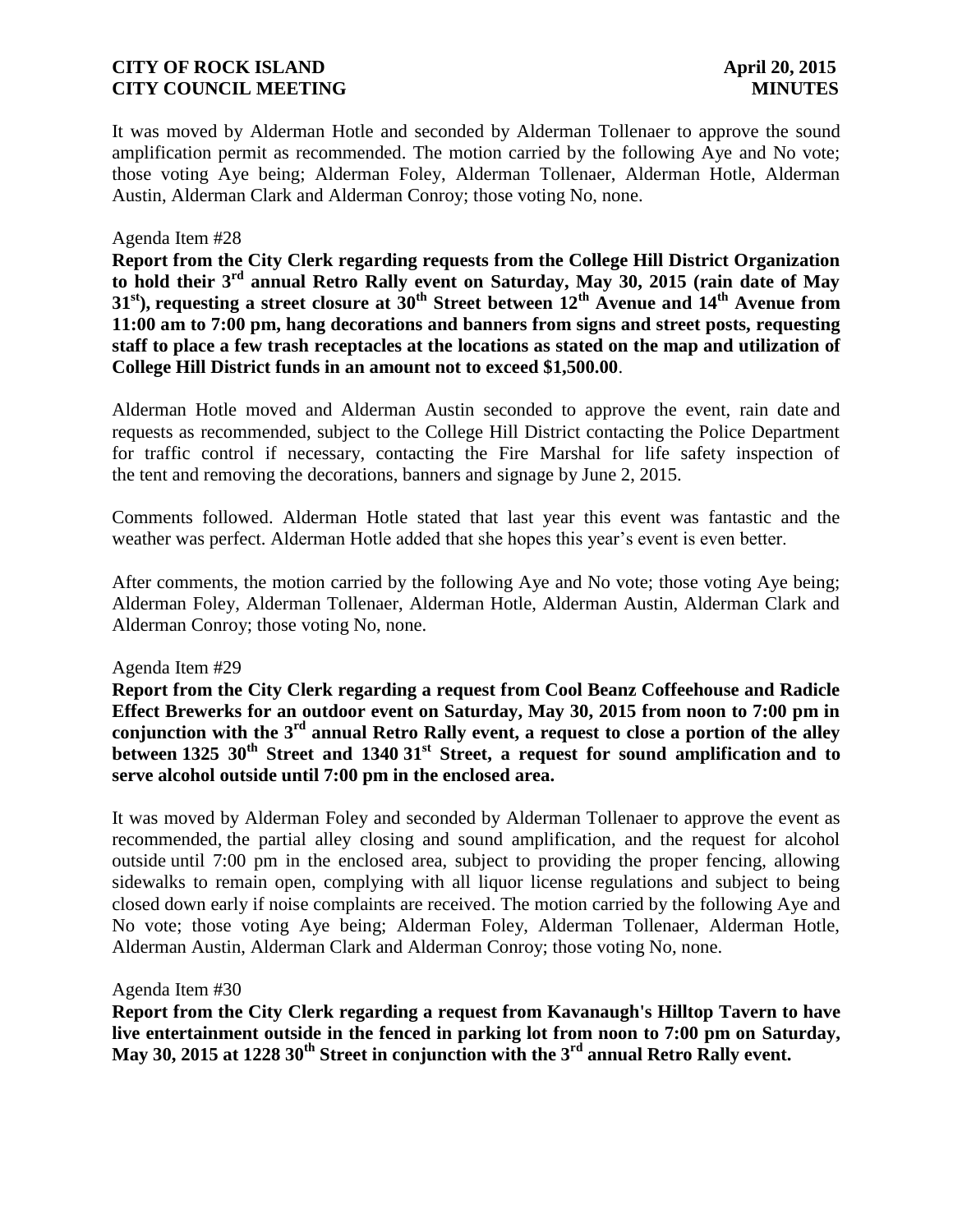Alderman Hotle moved and Alderman Austin seconded to approve the request as recommended, subject to complying with all liquor license regulations and subject to being closed down early if noise complaints are received. The motion carried by the following Aye and No vote; those voting Aye being; Alderman Foley, Alderman Tollenaer, Alderman Hotle, Alderman Austin, Alderman Clark and Alderman Conroy; those voting No, none.

Agenda Item #31

**Report from the City Clerk regarding an activity application from Walgreens requesting to hold their 2nd annual 5K Color Run on Saturday, September 19, 2015 beginning at 8:00 am, a request for utilization of a vacant City lot behind McDonalds on 11th Street, and a resolution for temporary closure of the on and off ramps from IL92 at 31st Avenue and to regulate traffic on 31st Avenue at 11th Street, 9th Street & 5th Street.** 

It was moved by Alderman Hotle and seconded by Alderman Conroy to approve the event as recommended and the request for utilization of the vacant City lot, subject to Walgreens providing the proper insurance and adopt the resolution.

Discussion followed. Alderman Austin stated that this event brought some concerns from some of the neighbors and businesses on  $31<sup>st</sup>$  Avenue and all of the concerns were addressed last year satisfactorily. Alderman Austin added that they will continue to be addressed this year and that is fine.

Alderman Tollenaer agreed. Alderman Tollenaer stated that the Police Department did a great job.

After discussion, the motion carried by the following Aye and No vote; those voting Aye being; Alderman Foley, Alderman Tollenaer, Alderman Hotle, Alderman Austin, Alderman Clark and Alderman Conroy; those voting No, none.

Agenda Item #32 **Other Business.**

No one signed up to address Council to speak on a topic.

Mayor Pauley stated that this will be Alderman Conroy's last meeting. Mayor Pauley thanked Alderman Conroy for his 16 years of excellent service. Mayor Pauley added that Alderman Conroy will really be missed because of all his wisdom and all of the expertise that he has brought to the Council.

Alderman Foley agreed with Mayor Pauley. Alderman Foley stated that when he became an Alderman, Alderman Conroy provided good advice. Alderman Foley added that Alderman Conroy has been a great leader for the City of Rock Island for 16 years and he will be missed. Alderman Foley thanked Alderman Conroy for his friendship and for his service to the City.

Alderman Conroy thanked the  $2<sup>nd</sup>$  Ward for electing him and allowing him to serve. Alderman Conroy stated that it has been a great 16 years and it has been a great honor to be part of the  $2<sup>nd</sup>$